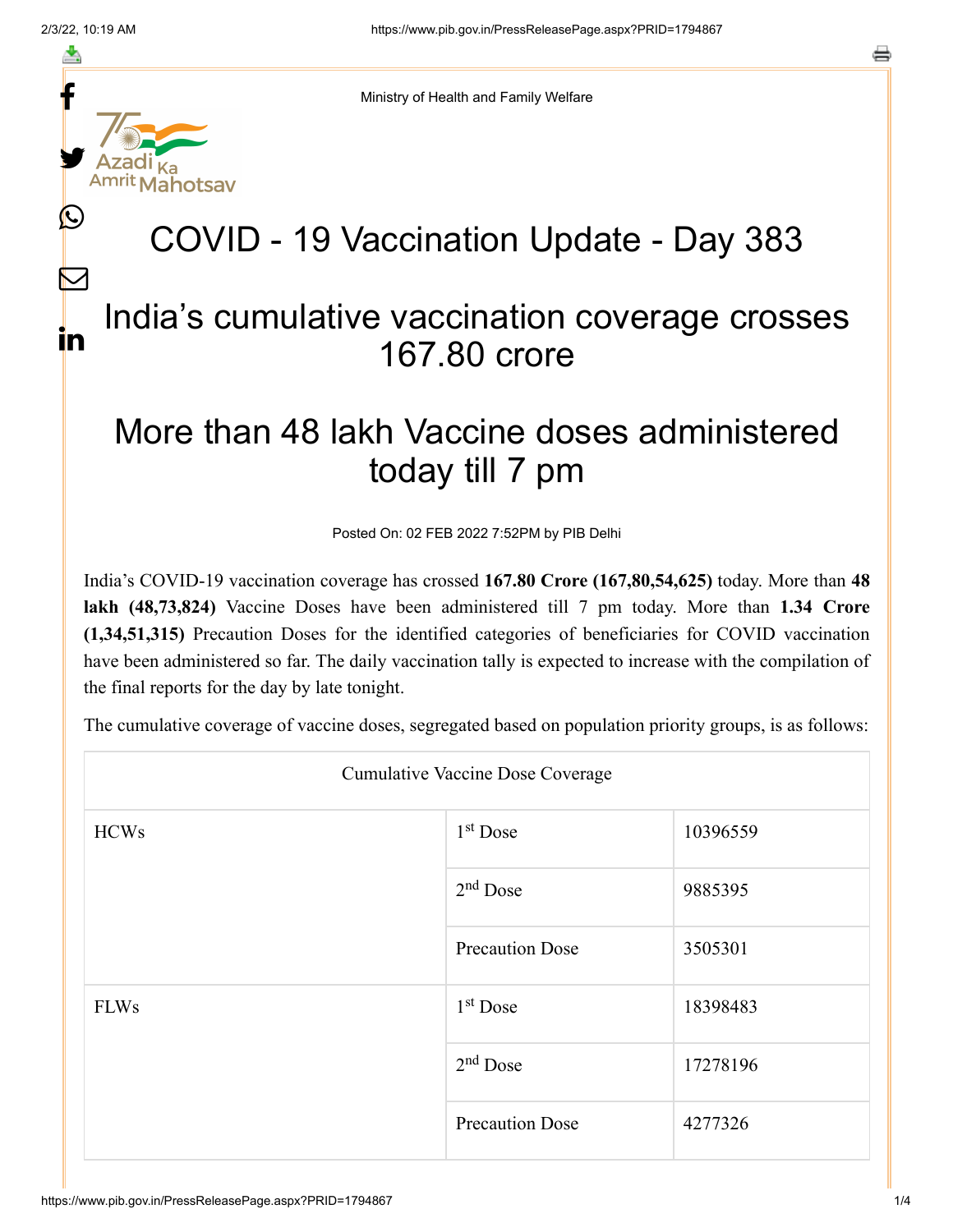| f<br>$\bf \Omega$ | Age Group 15-18 years                        | 1 <sup>st</sup> Dose   | 47692349   |
|-------------------|----------------------------------------------|------------------------|------------|
|                   |                                              | $2nd$ Dose             | 2093497    |
|                   | Age Group 18-44 years                        | 1 <sup>st</sup> Dose   | 542695642  |
|                   |                                              | $2nd$ Dose             | 410225658  |
| in                | Age Group 45-59 years                        | $1st$ Dose             | 200598123  |
|                   |                                              | $2nd$ Dose             | 172656761  |
|                   | Over 60 years                                | 1 <sup>st</sup> Dose   | 125103046  |
|                   |                                              | $2nd$ Dose             | 107579601  |
|                   |                                              | <b>Precaution Dose</b> | 5668688    |
|                   | Cumulative 1 <sup>st</sup> dose administered |                        | 944884202  |
|                   | Cumulative 2 <sup>nd</sup> dose administered |                        | 719719108  |
|                   | <b>Precaution Dose</b>                       |                        | 13451315   |
|                   | Total                                        |                        | 1678054625 |

Today's achievement in the vaccination exercise, segregated by population priority groups, is as follows:

| Date: 2 <sup>nd</sup> February, 2022 (383 <sup>rd</sup> Day) |                        |       |  |  |
|--------------------------------------------------------------|------------------------|-------|--|--|
| <b>HCWs</b>                                                  | $1st$ Dose             | 270   |  |  |
|                                                              | $2nd$ Dose             | 5573  |  |  |
|                                                              | <b>Precaution Dose</b> | 51721 |  |  |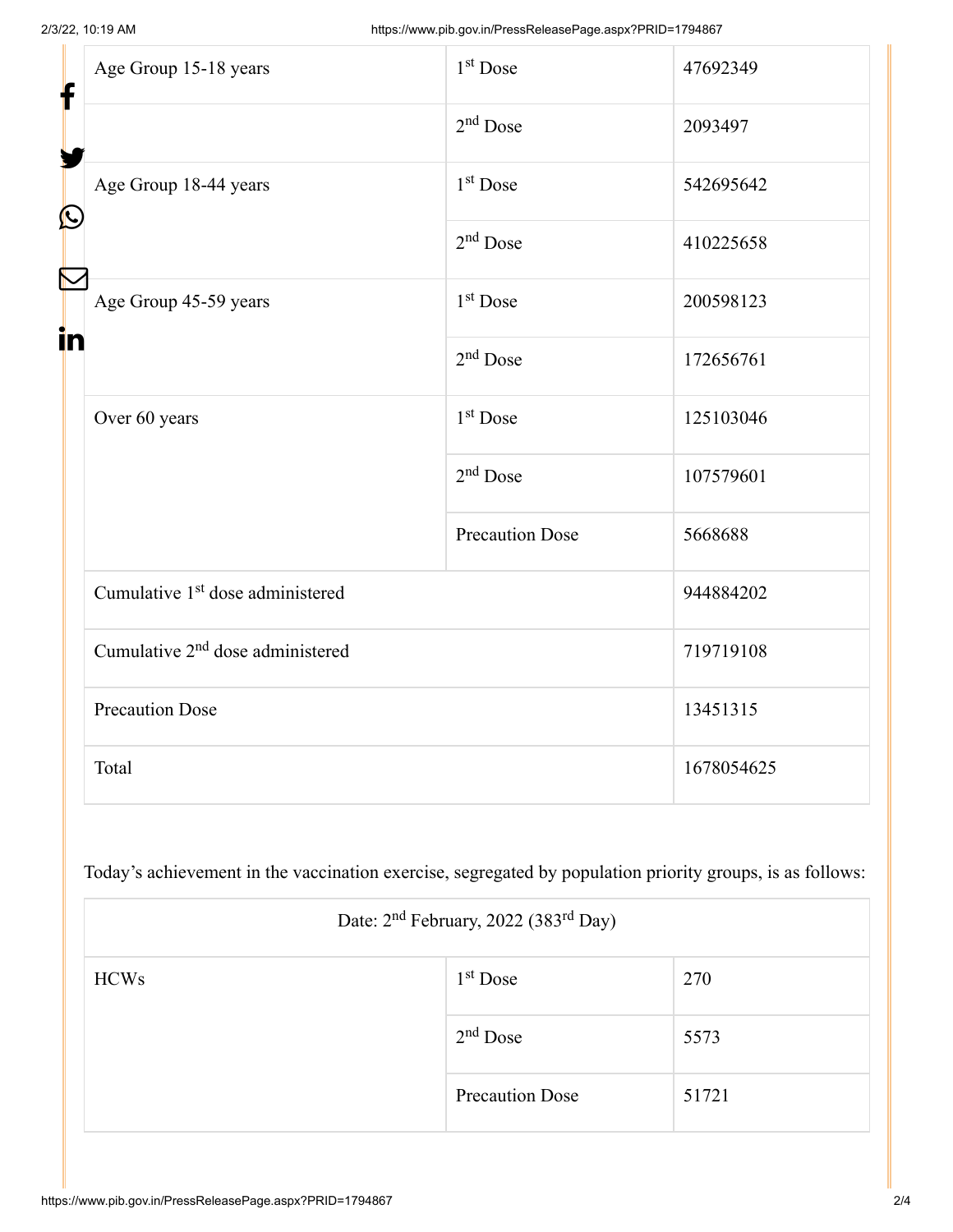| f<br>$\bf \Omega$ | <b>FLWs</b>                                  | 1 <sup>st</sup> Dose   | 695     |  |
|-------------------|----------------------------------------------|------------------------|---------|--|
|                   |                                              | $2nd$ Dose             | 12815   |  |
|                   |                                              | Precaution Dose        | 131806  |  |
|                   | Age Group 15-18 years                        | 1 <sup>st</sup> Dose   | 432647  |  |
| in                |                                              | $2nd$ Dose             | 943753  |  |
|                   | Age Group 18-44 years                        | $1st$ Dose             | 589463  |  |
|                   |                                              | $2nd$ Dose             | 1660499 |  |
|                   | Age Group 45-59 years                        | 1 <sup>st</sup> Dose   | 104233  |  |
|                   |                                              | $2nd$ Dose             | 391220  |  |
|                   | Over 60 years                                | $1st$ Dose             | 71901   |  |
|                   |                                              | $2nd$ Dose             | 240287  |  |
|                   |                                              | <b>Precaution Dose</b> | 236941  |  |
|                   | Cumulative 1 <sup>st</sup> dose administered |                        | 1199209 |  |
|                   | Cumulative 2 <sup>nd</sup> dose administered |                        | 3254147 |  |
|                   | <b>Precaution Dose</b>                       |                        | 420468  |  |
|                   | Total                                        |                        | 4873824 |  |

The vaccination exercise as a tool to protect the most vulnerable population groups in the country from COVID-19 continues to be regularly reviewed and monitored at the highest level.

\*\*\*\*

MV